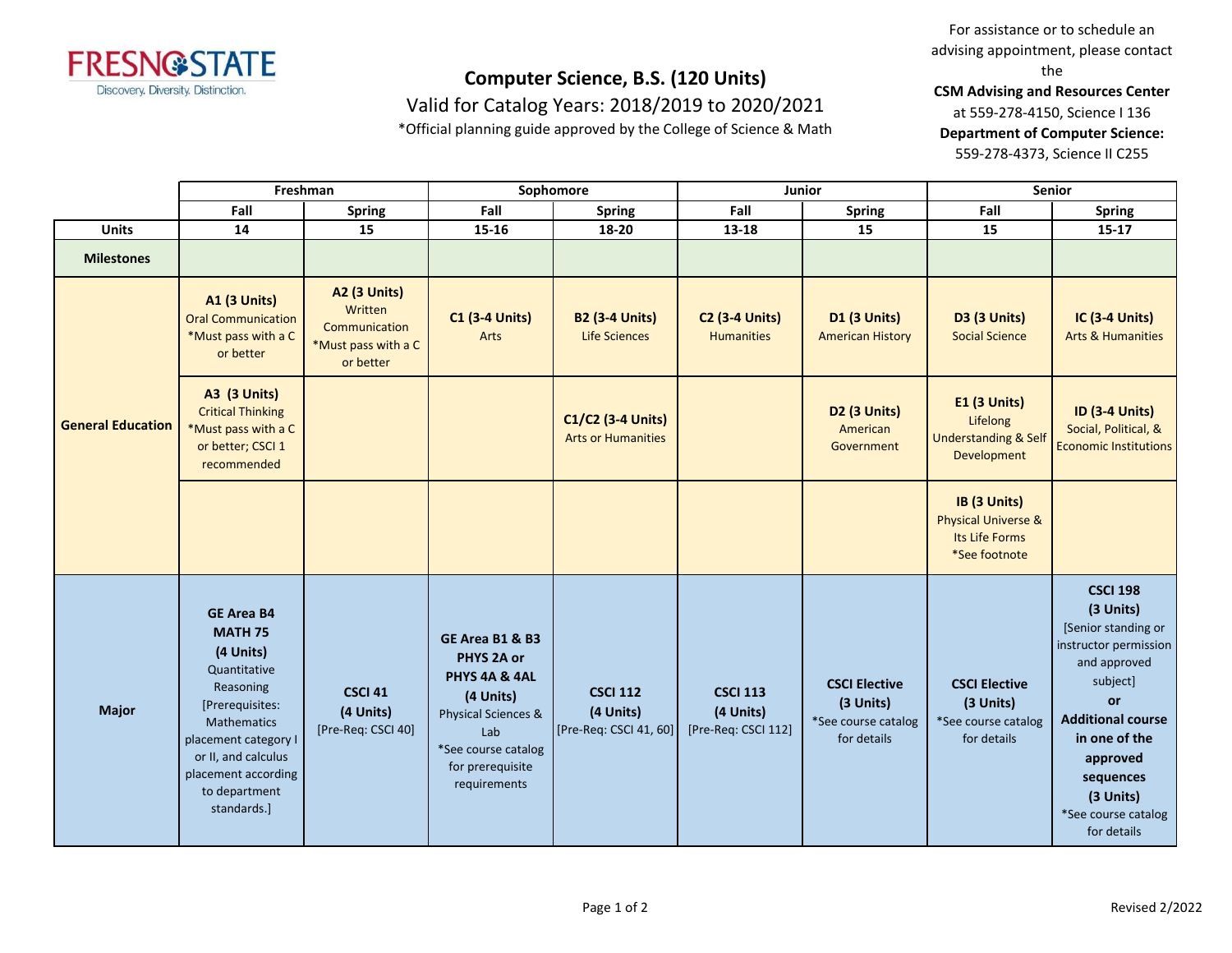

### Valid for Catalog Years: 2018/2019 to 2020/2021

\*Official planning guide approved by the College of Science & Math

For assistance or to schedule an advising appointment, please contact the

**CSM Advising and Resources Center**

at 559-278-4150, Science I 136

**Department of Computer Science:**

559-278-4373, Science II C255

|                                                               | Freshman                                                   |                                                                                     | Sophomore                                              |                                                                                                     | Junior                                                                                                        |                                                                           | Senior                                                                    |                                                                           |
|---------------------------------------------------------------|------------------------------------------------------------|-------------------------------------------------------------------------------------|--------------------------------------------------------|-----------------------------------------------------------------------------------------------------|---------------------------------------------------------------------------------------------------------------|---------------------------------------------------------------------------|---------------------------------------------------------------------------|---------------------------------------------------------------------------|
|                                                               | Fall                                                       | <b>Spring</b>                                                                       | Fall                                                   | <b>Spring</b>                                                                                       | Fall                                                                                                          | <b>Spring</b>                                                             | Fall                                                                      | <b>Spring</b>                                                             |
| <b>Units</b>                                                  | 14                                                         | 15                                                                                  | $15 - 16$                                              | 18-20                                                                                               | $13 - 18$                                                                                                     | 15                                                                        | 15                                                                        | $15 - 17$                                                                 |
| <b>Major</b>                                                  | <b>CSCI 40</b><br>(4 Units)<br>[Co-requisite: Math<br>75 ] | <b>CSCI 60</b><br>(4 Units)<br>[Pre-Req: CSCI 40<br>(may be taken<br>concurrently)] | <b>CSCI 117</b><br>(4 Units)<br>[Pre-Req: CSCI 41, 60] | <b>CSCI 115</b><br>(4 Units)<br>[Pre-Req: CSCI 41, 60;<br><b>MATH 75]</b>                           | <b>CSCI 144</b><br>$(3$ Units)<br>[Pre-Req: CSCI 41;<br>CSCI 112 or ECE 118]                                  | <b>CSCI Elective</b><br>$(3$ Units)<br>*See course catalog<br>for details | <b>CSCI Elective</b><br>$(3$ Units)<br>*See course catalog<br>for details | <b>CSCI Elective</b><br>$(3$ Units)<br>*See course catalog<br>for details |
|                                                               |                                                            | <b>MATH 76</b><br>(4 Units)<br>[Pre-Req: MATH 75 or<br><b>MATH 75A &amp; B]</b>     | <b>CSCI 119</b><br>(4 Units)<br>[Pre-Req: CSCI 41, 60] | PHYS 2B or<br>PHYS 4B & 4BL<br>(4 Units)<br>*See course catalog<br>for prerequisite<br>requirements | <b>CSCI Elective</b><br>$(3$ Units)<br>*See course catalog<br>for details                                     | <b>CSCI Elective</b><br>$(3$ Units)<br>*See course catalog<br>for details |                                                                           |                                                                           |
| <b>Additional</b><br><b>Graduation</b><br><b>Requirements</b> |                                                            |                                                                                     |                                                        |                                                                                                     | <b>UDWS (0-4 Units)</b><br>*Upper Division<br>Writing Exam OR "W"<br>Course (must pass<br>with a C or better) |                                                                           |                                                                           | <b>MI</b><br>(3 Units)<br>Multicultural/<br>International                 |

#### **FOOTNOTES:**

**Prerequisites/Corequisites:** Other restrictions may apply. Please see your course catalog for detailed prerequisite/corequisite requirements.

Grade Requirements: All courses taken to fulfill major course requirements must be taken for a letter grade. All courses required as prerequisites for a course must be completed with a grade of C or better before registration will be permitted.

**Upper Division Writing Skills requirement (UDWS):** All undergraduate students must demonstrate competency in writing skills by passing the Upper Division Writing Exam (UDWE) or by obtaining a C or better in an approved upper division writing course, identified by the letter "W."

**GE Area IB :** Students allowed take upper-division GE in home department. Recommended students take CSci 100 (3 Units) to fullfil GE Area IB

Substitutions: If substitutions/exceptions/waivers are made for any major courses that also meet GE and/or the Multicultural/International graduation requirement, the student is responsible for completing additional courses to satisfy the respective areas (GE and/or MI). This also includes the upperdivision writing requirement.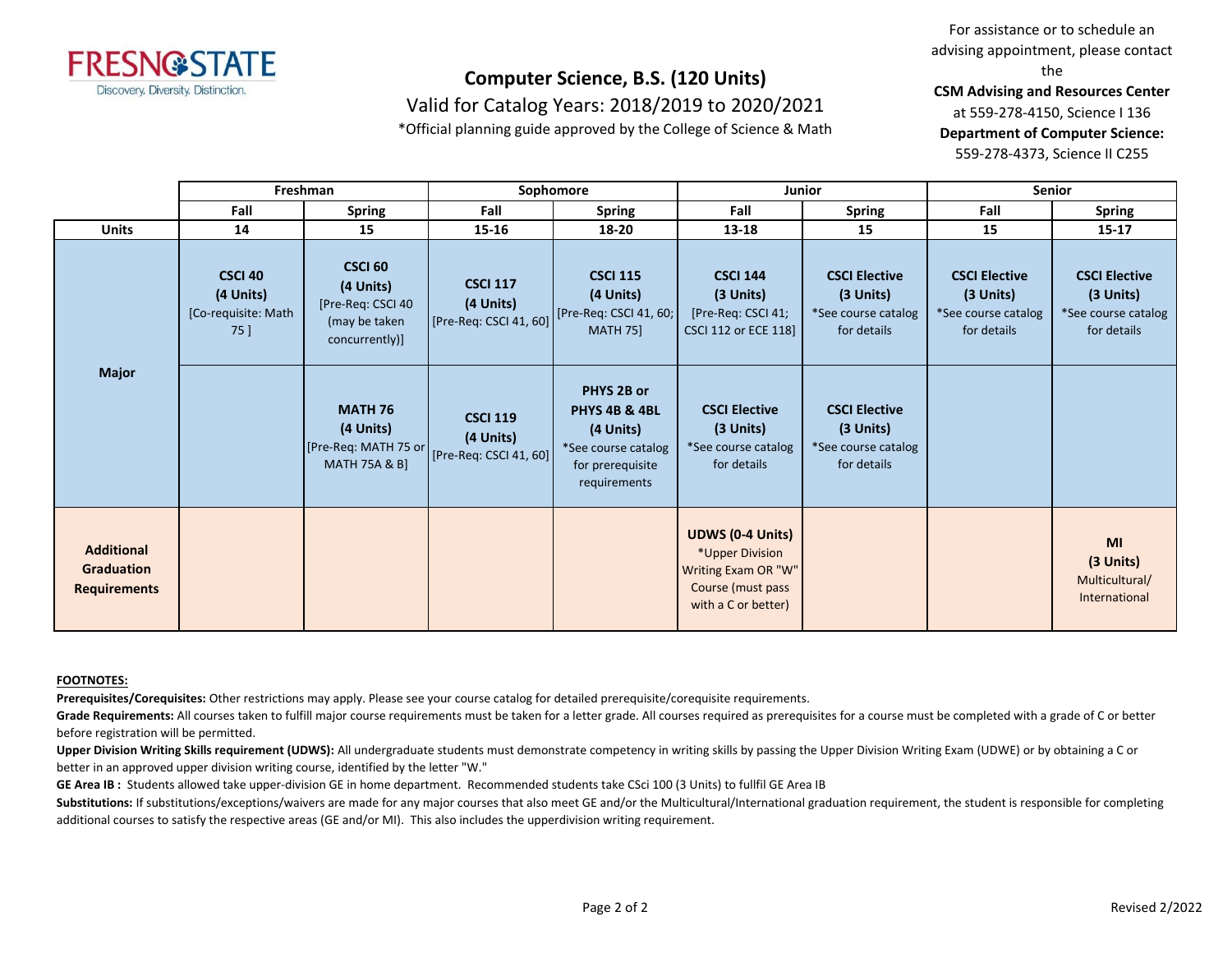

Valid for Catalog Years: 2015/2016 to 2017/2018

\*Official planning guide approved by the College of Science & Math

For assistance or to schedule an advising appointment, please contact the **CSM Advising and Resources Center** at 559-278-4150, Science I 136 **Department of Computer Science:** 559-278-4373, Science II C255

|                                    | Freshman                                                                                                                                                                                                                                    |                                                                                  | Sophomore                                                                                                                                                       |                                                                        | Junior                                                                         |                                                                         | <b>Senior</b>                                                              |                                                                                                                                                                                                                                    |
|------------------------------------|---------------------------------------------------------------------------------------------------------------------------------------------------------------------------------------------------------------------------------------------|----------------------------------------------------------------------------------|-----------------------------------------------------------------------------------------------------------------------------------------------------------------|------------------------------------------------------------------------|--------------------------------------------------------------------------------|-------------------------------------------------------------------------|----------------------------------------------------------------------------|------------------------------------------------------------------------------------------------------------------------------------------------------------------------------------------------------------------------------------|
|                                    | Fall                                                                                                                                                                                                                                        | <b>Spring</b>                                                                    | Fall                                                                                                                                                            | <b>Spring</b>                                                          | Fall                                                                           | <b>Spring</b>                                                           | Fall                                                                       | <b>Spring</b>                                                                                                                                                                                                                      |
| <b>Units</b>                       | 14                                                                                                                                                                                                                                          | 15                                                                               | 15-16                                                                                                                                                           | 18-20                                                                  | 13-18                                                                          | 15                                                                      | 15                                                                         | $15 - 17$                                                                                                                                                                                                                          |
| <b>General</b><br><b>Education</b> | <b>A1 (3 Units)</b><br><b>Oral Communication</b><br>*Must pass with a C<br>or better                                                                                                                                                        | A2 (3 Units)<br>Written<br>Communication<br>*Must pass with a C<br>or better     | <b>C1 (3-4 Units)</b><br><b>Arts</b>                                                                                                                            | <b>B2 (3-4 Units)</b><br>Life Sciences                                 | <b>C2 (3-4 Units)</b><br><b>Humanities</b>                                     | D1 (3 Units)<br><b>American History</b>                                 | D3 (3 Units)<br><b>Social Science</b>                                      | <b>IC (3-4 Units)</b><br><b>Arts &amp; Humanities</b>                                                                                                                                                                              |
|                                    | <b>A3 (3 Units)</b><br><b>Critical Thinking</b><br>*Must pass with a C<br>or better; CSCI 1<br>recommended                                                                                                                                  |                                                                                  |                                                                                                                                                                 | C1/C2 (3-4 Units)<br><b>Arts or Humanities</b>                         |                                                                                | D2 (3 Units)<br>American<br>Government                                  | E1 (3 Units)<br>Lifelong<br><b>Understanding &amp; Self</b><br>Development | <b>ID (3-4 Units)</b><br>Social, Political, &<br><b>Economic Institutions</b>                                                                                                                                                      |
|                                    |                                                                                                                                                                                                                                             |                                                                                  |                                                                                                                                                                 |                                                                        |                                                                                |                                                                         | IB (3 Units)<br><b>Physical Universe &amp;</b><br>Its Life Forms           | MI (3 Units)<br>Multicultural/<br>International                                                                                                                                                                                    |
| <b>Major</b>                       | <b>GE Area B4</b><br>MATH 75 (4 Units)<br>Quantitative<br>Reasoning<br>[Pre-Req: Elementary<br>geometry,<br>intermediate algebra,<br>& trigonometry OR<br>precalculus. Passing<br>score on<br>department's Calculus<br>Readiness Test; ELM] | <b>CSCI 41 (4 Units)</b><br>[Pre-Req: CSCI 40]                                   | GE Area B1 & B3<br>PHYS 2A or<br>PHYS 4A & 4AL<br>(4 Units)<br><b>Physical Sciences &amp;</b><br>Lab<br>*See course catalog<br>for prerequisite<br>requirements | <b>CSCI 112 (4 Units)</b><br>[Pre-Req: CSCI 41, 60]                    | <b>CSCI 113 (4 Units)</b><br>[Pre-Req: CSCI 41]                                | <b>CSCI Elective</b><br>(3 Units)<br>*See course catalog<br>for details | <b>CSCI Elective</b><br>(3 Units)<br>*See course catalog<br>for details    | <b>CSCI 198 (3 Units)</b><br>[Senior standing or<br>instructor permission and<br>approved subject]<br><b>or</b><br><b>Additional course in</b><br>one of the approved<br>sequences (3 Units)<br>*See course catalog for<br>details |
|                                    | CSCI 40 (4 Units)<br>[Pre-Req: ELM or<br>College Intermediate<br>Algebra (C or better);<br>trigonometry]                                                                                                                                    | <b>CSCI 60 (4 Units)</b><br>[Pre-Req: CSCI 40<br>(may be taken<br>concurrently)] | <b>CSCI 117 (4 Units)</b><br>[Pre-Req: CSCI 41, 60]                                                                                                             | <b>CSCI 115 (4 Units)</b><br>[Pre-Req: CSCI 41, 60;<br><b>MATH 75]</b> | <b>CSCI 144 (3 Units)</b><br>[Pre-Req: CSCI 41;<br><b>CSCI 112 or ECE 1181</b> | <b>CSCI Elective</b><br>(3 Units)<br>*See course catalog<br>for details | <b>CSCI Elective</b><br>(3 Units)<br>*See course catalog<br>for details    | <b>CSCI Elective (3 Units)</b><br>*See course catalog for<br>details                                                                                                                                                               |